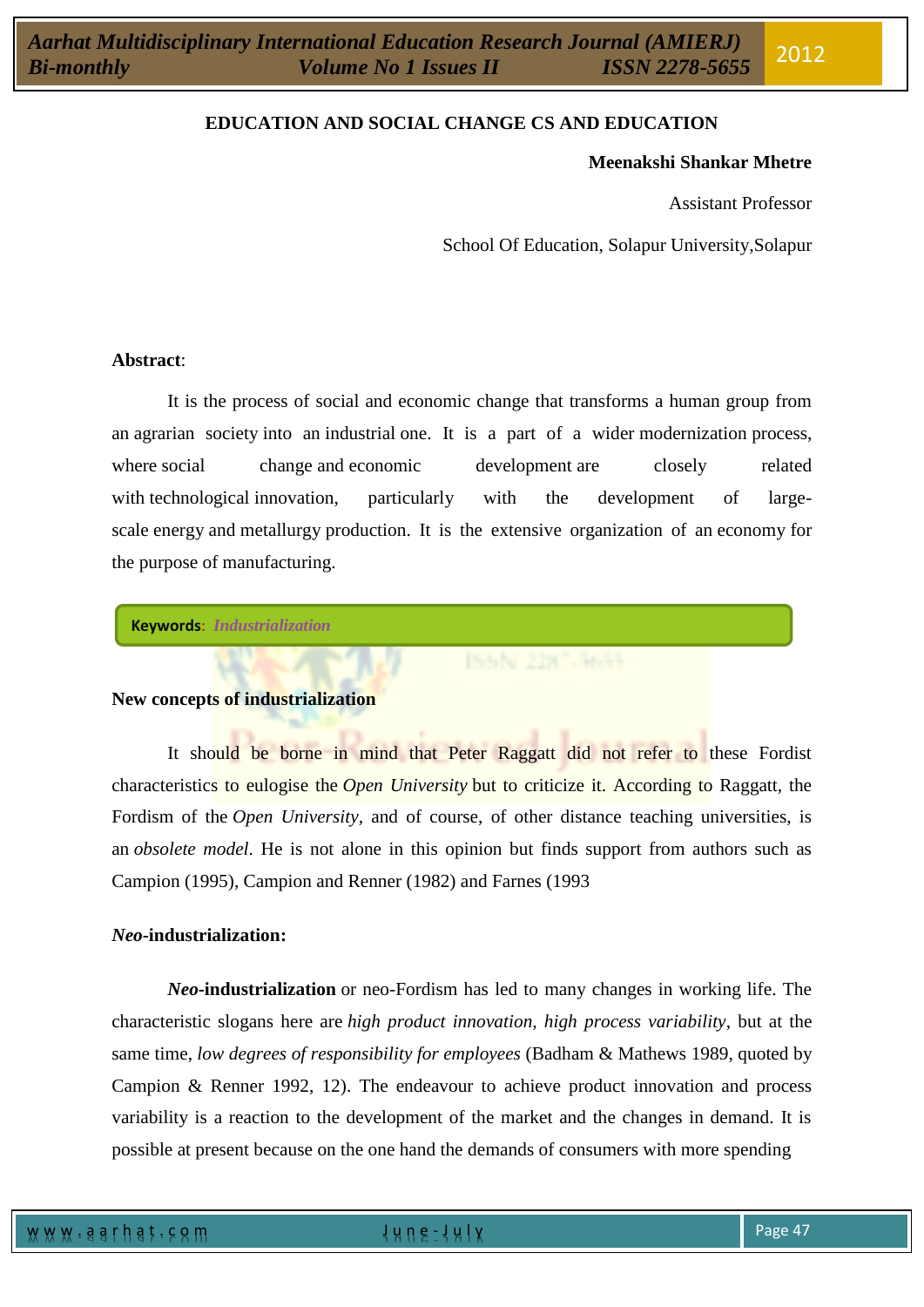power have become higher, more specific and more varied, and on the other hand production and distribution of goods have been adapted to meet this because they have to a large extent been computerised. The aim is no longer to produce the same goods of the same quality at the lowest possible price for as many consumers as possible with the same needs. As we know, Ford sold more than 15 million copies of the same car model. This method of production led to a great equalisation of consumption.

## **Pedagogical consequences:**

In the context of this work the importance of the concepts of industrialised and postindustrialized teaching and learning sketched in here depends on whether and how far they are helpful for the planning development, control and interpretation of distance education.

This question is often put by sceptics who are unable to see how concepts that work with terms from industrial sociology - or, even worse, from the field of industrial production itself - can comprise pedagogical circumstances and reproduce them. To them, what happens in factories and lecture halls seems utterly disparate and incommensurable. In fact, it does appear to be difficult to derive starting points from these concepts, for example for the selection and evaluation of learning aims and contents, which is a main concern of humanist pedagogics. First of all a general assessment: many decisions that are taken in the planning, development and revision of teaching and learning systems in distance education in compliance with and taking account of criteria of industrialisation, may first of all serve as the control of the overall process, but can at the same time have an effect on the ways and means with which university teachers teach and students learn. Thus, questions of pedagogics in the narrow sense come into play once again.

# **The concept of industrialized teaching and learning :**

The following specific pedagogical effects can be seen above all here:

 It opens up a macro-pedagogical perspective to those taking part in the planning and development of distance education. While traditional pedagogics focused during planning and preparation above all micro-pedagogically on the interaction between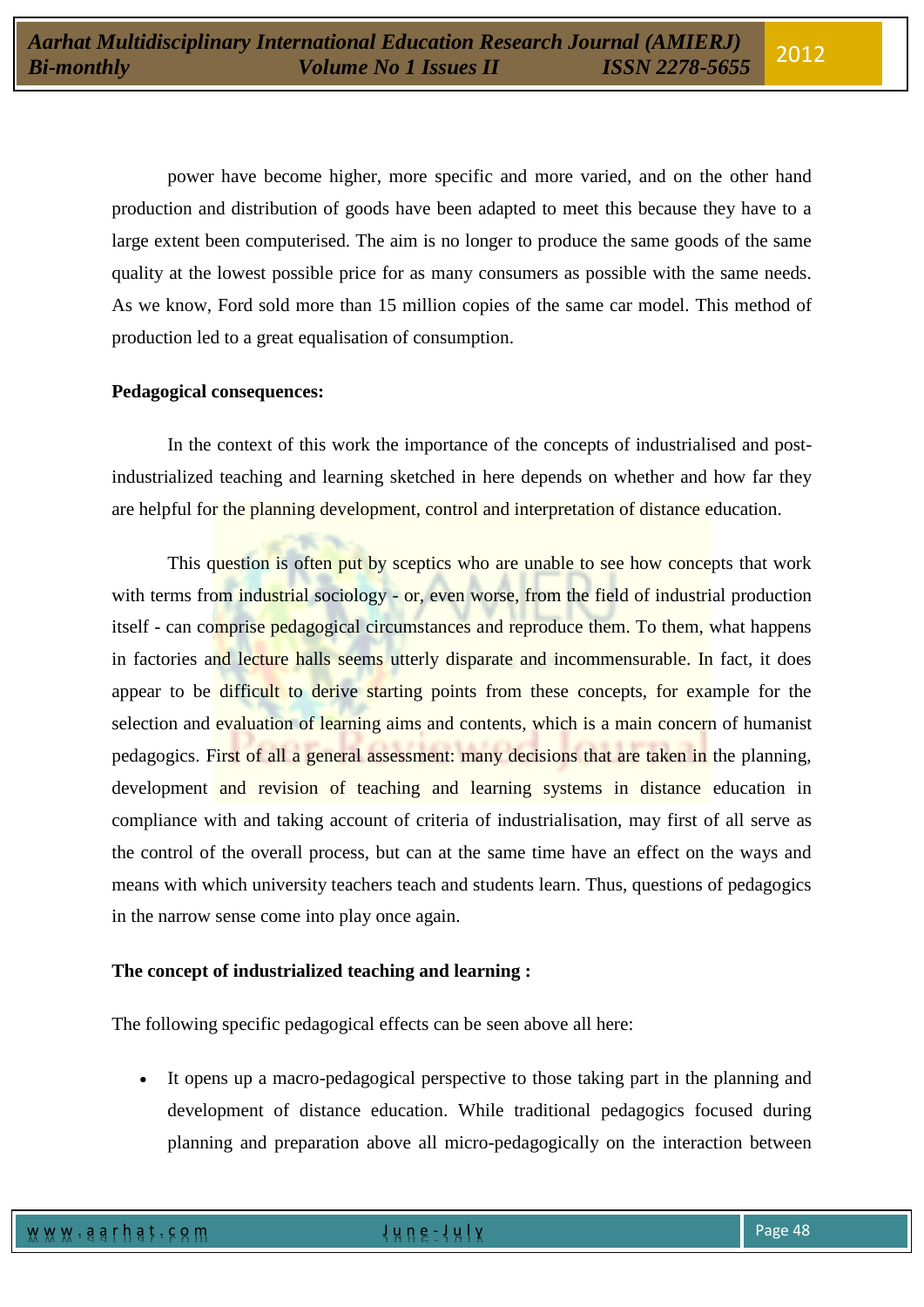teachers and students, the view here is extended to cover the totality of all activities of the participants.

- For students it provides deep impressions of the connection between *all* teaching and learning activities and their integration in the process. The teaching and learning process does not start at the beginning of a lecture or seminar. It starts much earlier. And it does not end when students leave the lecture hall or the seminar room, but much later. The division of labour leads to the following sequence: planning, development, distribution, presentation, counselling and evaluation phases. These are all connected to and affect one another.
- The greatest effect of industrialised teaching is, however, a far-reaching change in *teaching behaviour* and perhaps even more in *learning behaviour*. Where specialisation based on the division of labour reduces university teachers to subjectmatter specialists and requires distribution of teaching matter with the help of technical media and enables isolated initiated self-study which can only be interrupted occasionally by face-to-face communication with others, these are considerable changes in the field of pedagogics.
- The concept makes it easier for participants to behave in *conformity with the system* when teaching and learning. Industrialised teaching and learning is constituted through the interplay of many system elements. Only if we prepare ourselves for this and see ourselves as part of this type of system can we be successful in avoiding dysfunctional pedagogical actions. Those who adhere to the attitudes and ideas of preindustrial teaching will certainly come to grief with them in distance education. The concepts of industrialized teaching and learning help us to recognise and avoid mixing elements of structurally completely different systems.
- Seen from a macro-pedagogical point of view the direct effects on teaching and learning are particularly serious and obvious. If industrialised working methods mean that tens or even hundreds of thousands are provided with an opportunity to continue their education by studying, although they would never have been able to do this in a conventional system, the effects on adult education and pedagogics cannot be overestimated, even if support for classes remote from the educational system through distance education is at present no longer *en vogue*.
- For teaching and learning itself, the development of courses on a basis of the division of labour and through the cooperation of specialists is extremely important because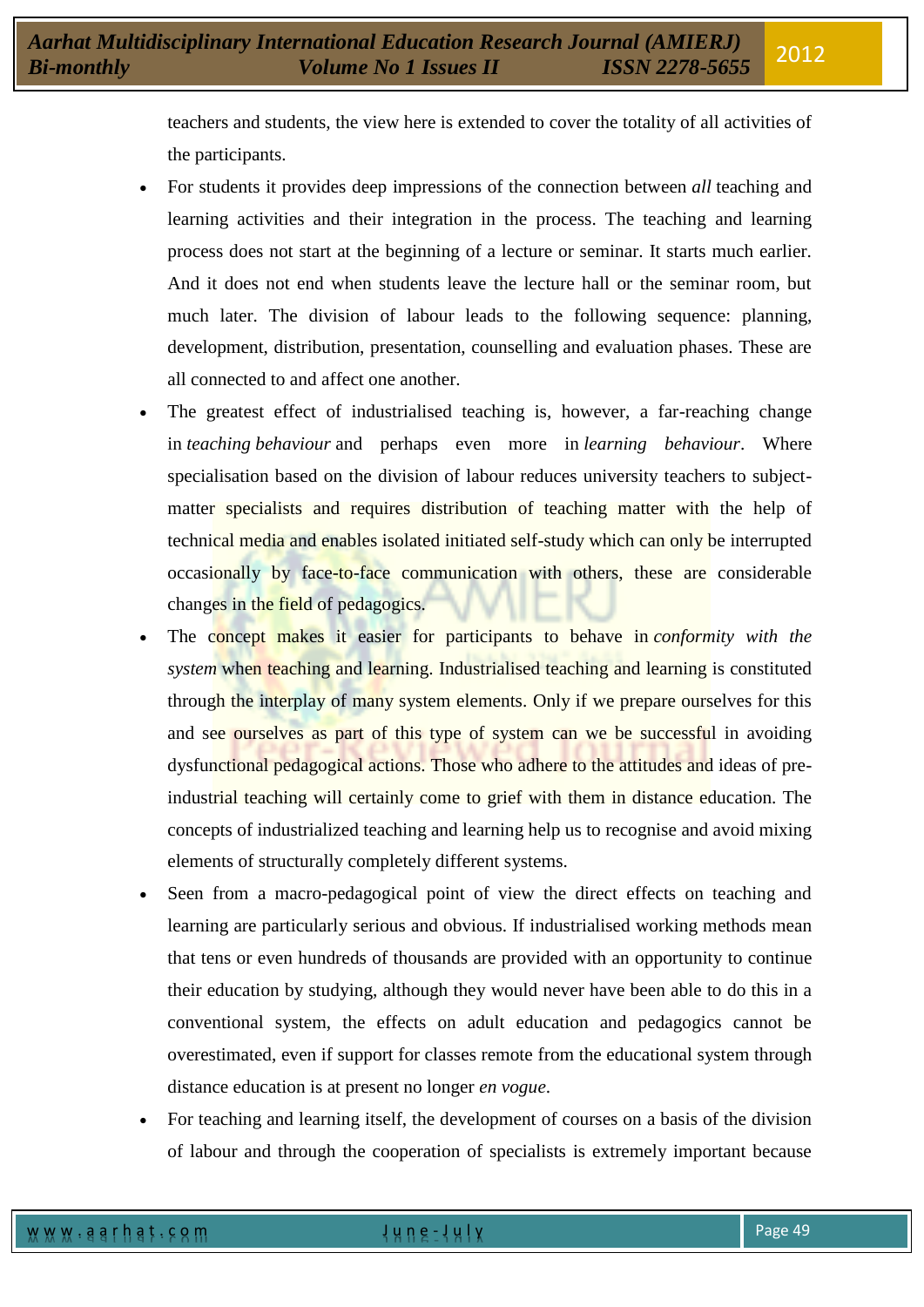high quality material is created which is pedagogically suitable, reflects the latest levels of research and is presented particularly effectively.

 The development of *closed* curricula and teaching and learning models and learning in paths that are planned and provided for, is benefited. This makes the development of*open* curricula more difficult. Basically, there are not really any plans for taking off down self-chosen learning paths, creating a flexible system of multi-faceted learning programmes using different situations, media, institutions and taking account of the life and work situation of students. Open learning, in the real sense of the word, cannot take place.

## **Reference :**

- 1. [www.Wikipedia.com](http://www.wikipedia.com/)
- 2. www. [www.c3l.uni-oldenburg.de](http://www.c3l.uni-oldenburg.de/)
- 3. www.next billion.net
- 4. www.emeraldinsight.com

-Reviewed Journal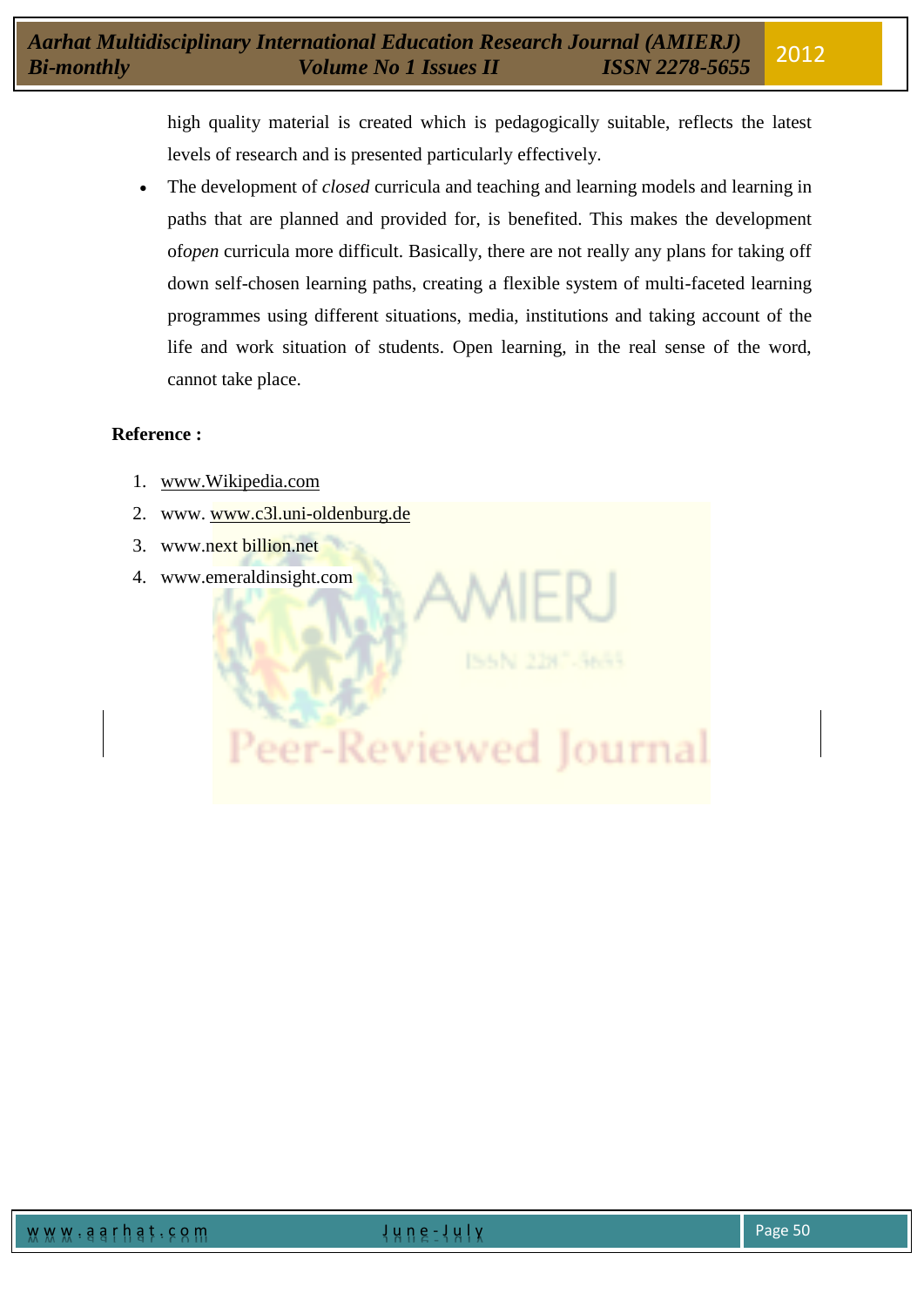|                   | <b>Aarhat Multidisciplinary International Education Research Journal (AMIERJ)</b><br>Bi-monthly <b>Bi-monthly Colume No 1 Issues II ISSN 2278-5655</b> |  |  |
|-------------------|--------------------------------------------------------------------------------------------------------------------------------------------------------|--|--|
| <b>Bi-monthly</b> |                                                                                                                                                        |  |  |

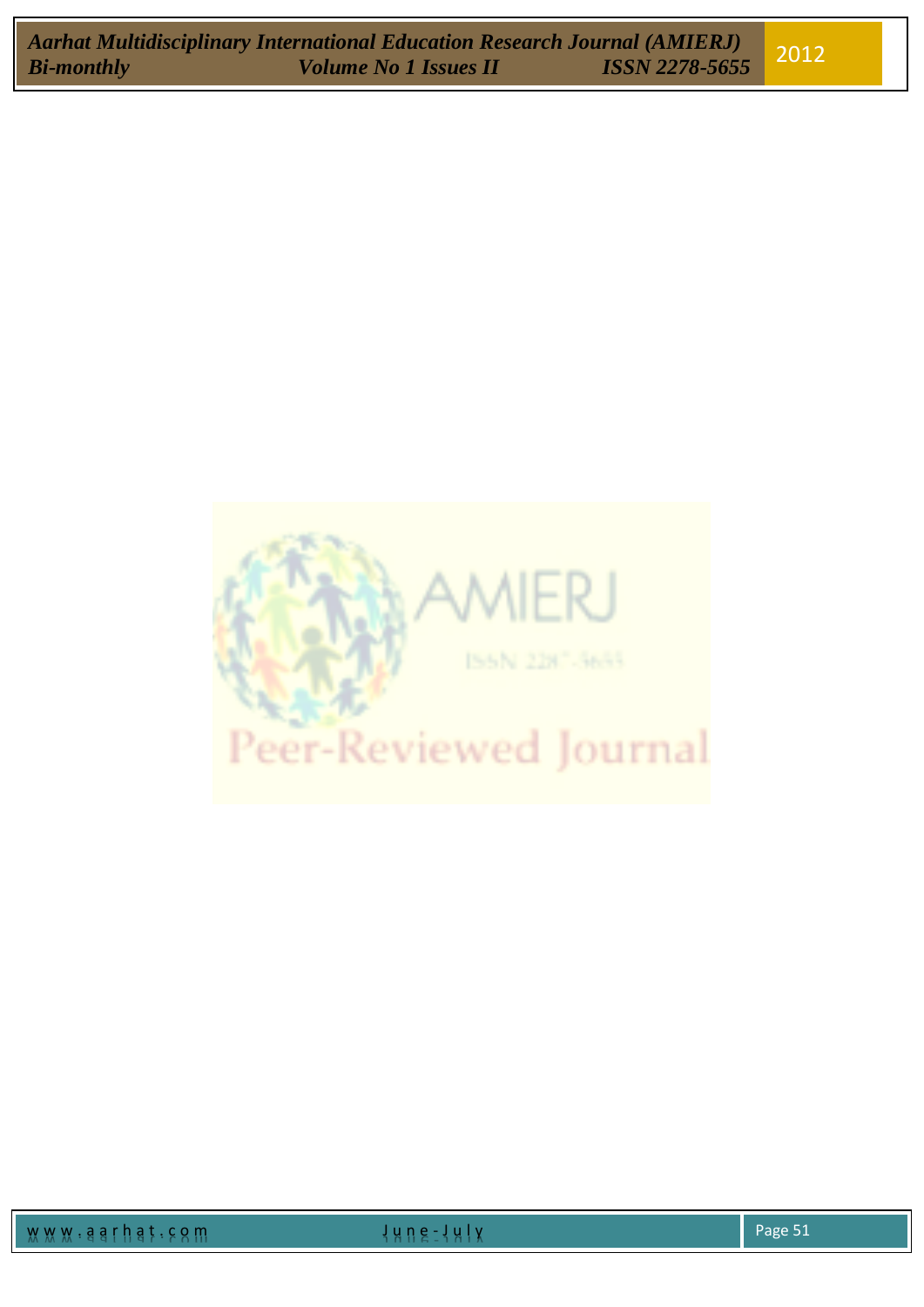|                   | <b>Aarhat Multidisciplinary International Education Research Journal (AMIERJ)</b><br>Bi-monthly <b>Bi-monthly Colume No 1 Issues II ISSN 2278-5655</b> |  |  |
|-------------------|--------------------------------------------------------------------------------------------------------------------------------------------------------|--|--|
| <b>Bi-monthly</b> |                                                                                                                                                        |  |  |